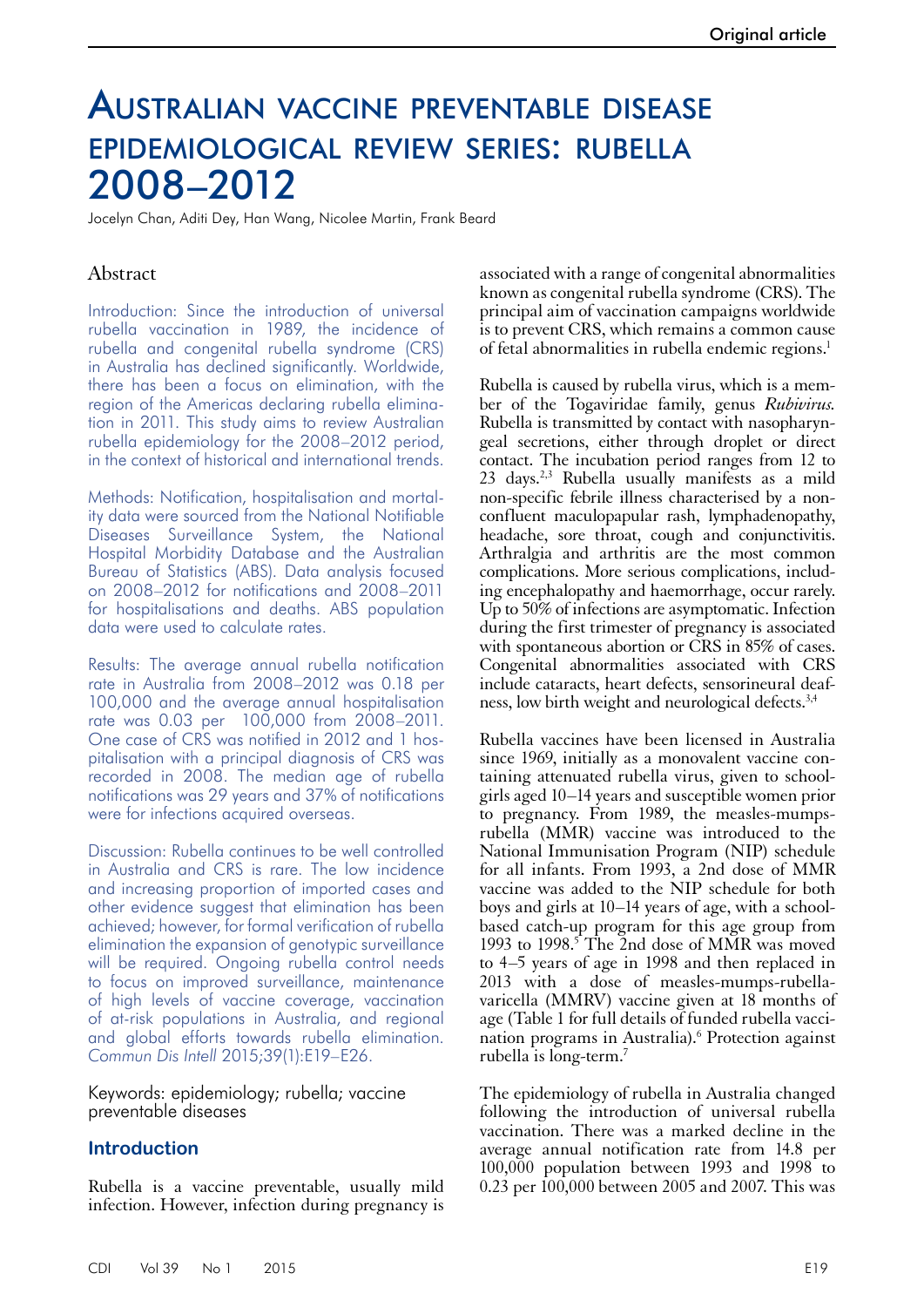| Year         | <b>Program</b>                                                      | <b>Target age</b>    |
|--------------|---------------------------------------------------------------------|----------------------|
| 1971-1993    | Selective vaccination of schoolgirls                                | $12-14$ years        |
| 1989-1992    | Universal 1-dose MMR                                                | 1 year               |
| 1993-1998    | Universal 2-dose MMR                                                | 1 and 10-14 years    |
| 1993-1994    | Selective school based catch-up for one cohort of males and females | $10-14$ years        |
| 1998-2013    | Universal 2-dose MMR                                                | 1 and 4-5 years      |
| 1998         | Measles Control Campaign - one-off school-based catch-up MMR        | 5-12 years           |
| 2013 onwards | Universal MMR + MMRV                                                | 1 year and 18 months |

# **Table 1: Nationally funded rubella vaccination programs in Australia<sup>5</sup>**

MMR Measles-mumps-rubella vaccine.

MMRV Measles-mumps-rubella-varicella vaccine.

accompanied by an increase in the median age of notifications and a decrease in the male to female notification rate ratio.8–11

This study aims to review Australian rubella epidemiology from 2008 to 2012, in the context of historical and international trends.

# **Methods**

# **Data sources**

## *Notifications*

The National Notifiable Diseases Surveillance System (NNDSS), established in 1991, collects de-identified information about notifiable diseases from Australian states and territories. Confirmed and probable cases of rubella and CRS are notifi- able under public health legislation in each state and territory. A confirmed case of rubella requires labo- ratory definitive evidence including either detection of rubella virus (viral culture or nucleic acid testing) or confirmatory serology (IgG seroconversion or ≥ 4-fold rise in IgG titre). A probable case of rubella requires clinical evidence and an epidemiological link to a laboratory confirmed case. A confirmed case of CRS requires definitive laboratory evidence in the infant (detection of rubella virus by culture or nucleic acid testing, or positive IgM confirmed by a reference laboratory). A probable case of CRS requires clinical evidence (compatible defects in the infant) and laboratory suggestive evidence in the mother or infant.12 For this analysis, data were obtained from NNDSS for all notifications with a diagnosis date between 1 January 1993 and 31 December 2012. The diagnosis date is derived from the date of onset, or, where not supplied, the earliest date recorded among these fields: date of specimen, date of notification, or date when the notification was received. Analysis focused primarily on the 1 January 2008 to 31 December 2012 period, with notifications from 1 January 1993 included where relevant for trends.

#### *Hospitalisations*

Hospitalisation data were obtained from the National Hospital Morbidity Database, maintained by the Australian Institute of Health and Welfare. Administrative, demographic and clinical information about patients admitted to public and private hospitals in Australia are collected from hospital discharge summaries. For this analysis, all hospitalisations with admission dates between 1 January 2008 and 31 December 2011 (the most recent data available) were included. Eligible hospitalisation admissions were identified using the International Statistical Classification of Diseases and Related Health Problems, 10th revision, Australian Modification (ICD-10-AM) code B06 (rubella) and P350 (CRS), where listed as the principal or other diagnosis.

#### *Mortality*

Mortality data were obtained from the Australian Bureau of Statistics (ABS). Data where the under- lying cause of death was recorded as rubella, using ICD-10 code B06 (rubella) were included in this analysis.

#### *Population estimates*

National, jurisdictional and age-specific mid-year estimated resident population data were obtained from the ABS.

#### **Data analysis**

For notifications, variables extracted for analysis included confirmed or probable status, year of diagnosis, age, sex, state or territory of residence, laboratory diagnosis method, vaccination status, Indigenous status and place of acquisition. For hospitalisations, variables extracted for analysis included primary or other diagnosis, year of admission, age, sex, state or territory of residence,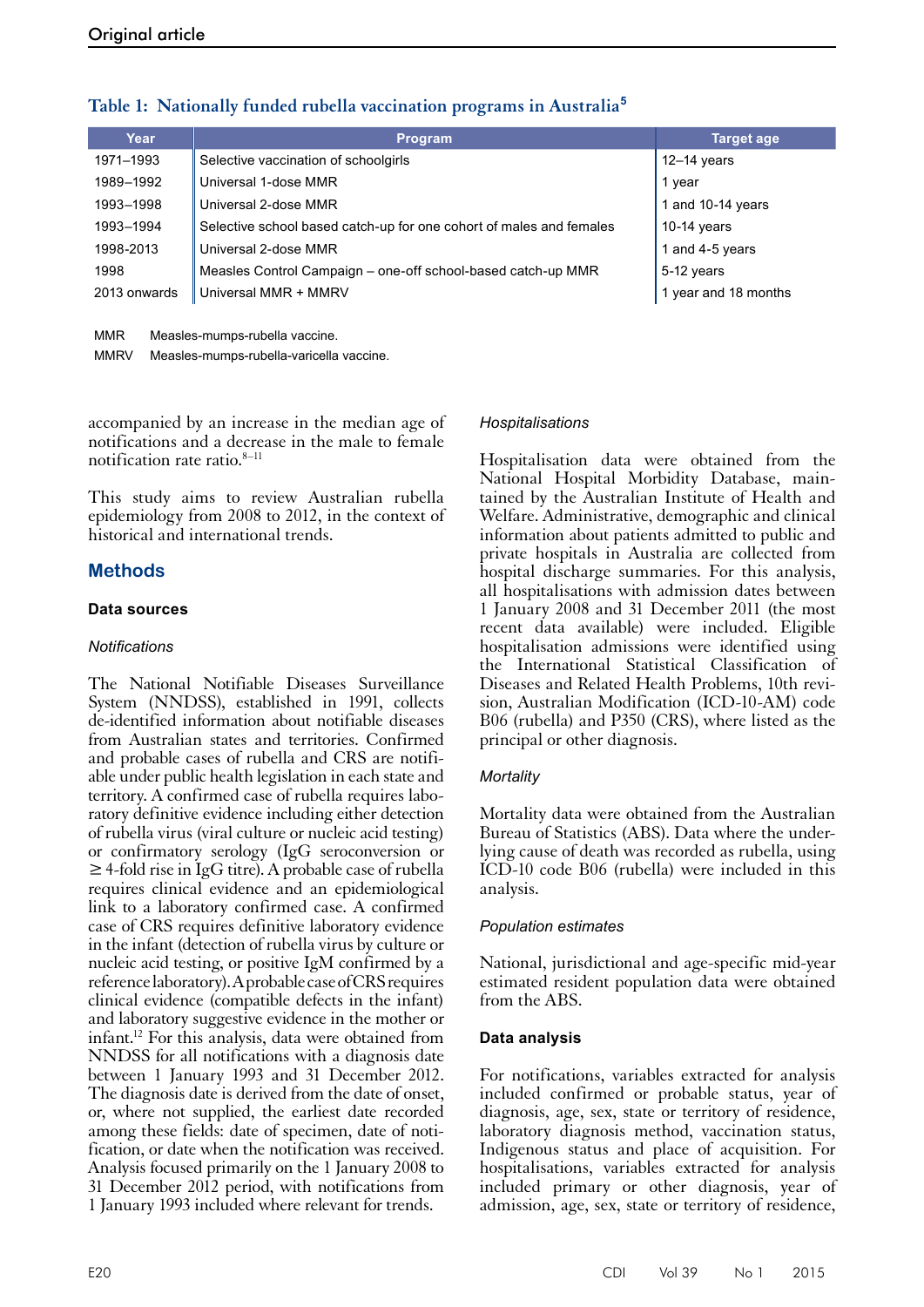Indigenous status, complications and length of hospital stay. The outbreak reference field was not included in the analysis due to poor data quality.

Rates were calculated using ABS population data and are presented as annual average rates per 100,000 total population or population in age, sex or geographical subgroups as appropriate. Male to female notification rate ratios were calculated by age group with 95% confidence intervals. Trends in median age were analysed using the Kruskal-Wallis rank test. Summary statistics including median and range were calculated for age and length of hospital stay. Analysis and presentation of data was conducted using SAS, Microsoft Excel 2010 and Stata.

Ethics approval was not required for this review as de-identified aggregate population based data were summarised for routine public health surveillance only.

#### **Results**

#### **Rubella**

#### *Notification and hospitalisation trends*

From January 2008 to December 2012, there were 201 notified cases of rubella, of which 185 (92%) were confirmed and 16 (8%) were probable cases. The average overall annual notification rate (probable and confirmed cases combined) was 0.18 per 100,000. The annual number of rubella notifications has remained stable and low since 2004 (Figure 1). No seasonal pattern was seen over the 2008–2012 period (data not shown).

There were 30 hospitalisations due to rubella infection between January 2008 and December 2011; an average annual rate of 0.03 per 100,000 (Table 2). Of the 30 hospital separations, 15 had a principal diagnosis of rubella, an average annual rate of 0.02 per 100,000.

#### *Age and sex distribution*

Rubella notification rates have declined markedly in all age groups since 1993 (Figure 1). The median age of notified cases between 2008 and 2012 was 29 years. Between 1993 and 2012 there was an increase in the median age from 18 to 32  $(P < 0.001)$ .

From 2008 to 2012, the highest age-specific average annual rate of rubella notifications in men was in the 30–39 years age group  $(0.53 \text{ per } 100,000)$ ; in women it was in the 20–29 years age group (0.52 per 100,000). The overall male to female notification rate ratio was  $1.3:1$  (95% CI 1.0–1.8) from 2008 to 2012. However, the rate of notifications in males was significantly higher than females only in the 30–39 years age group (RR = 2.3, 95% CI 1.3–4.2) (Figure 2).





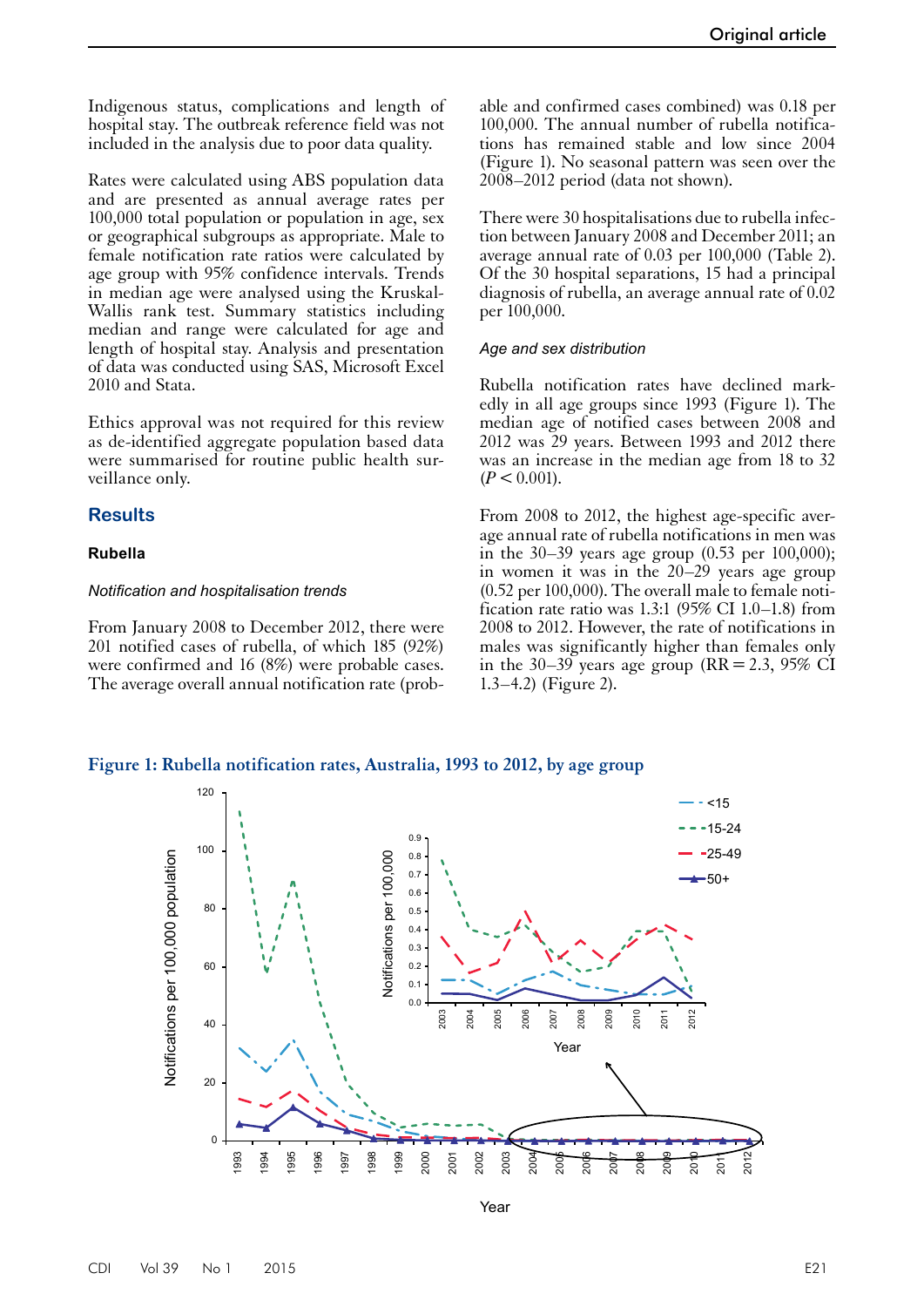There were 69 notified cases of rubella in women of child bearing age (15–44 years) from 2008 to 2012 at an average annual rate of 0.30 per 100,000. Within this group the highest average annual rate of notifications was in women in the 25–29 years age group (0.63 per 100,000).

The median age of hospitalisations with any diagnosis of rubella from 2008 to 2011 was 26 years. The median age of hospitalisations with a principal diagnosis of rubella was 15 years. The male to female rate ratio of hospitalised cases with any diagnosis of rubella from 2008 to 2011 was 1.4:1 (95% CI 0.6–3.0).

# **Figure 2: Rubella notification, Australia, 2008 to 2012, by age category and sex**



Statistically significant difference.

## **Geographical distribution**

From 2008 to 2012, notifications of rubella were distributed across the jurisdictions, except in the Northern Territory, where no cases were notified. The average annual jurisdiction-specific notification rate from 2008 to 2012 ranged from 0.00 per 100,000 in the Northern Territory to 0.28 per 100,000 in Western Australia. The average annual hospitalisation rate from 2008 to 2012 varied by jurisdiction ranging from 0.00 per 100,000 in Western Australia to 0.33 per 100,000 in the Northern Territory.

The apparent discrepancy between rubella notification and hospitalisation rates in the Northern Territory may be due to the different methods of data collection and classification used for these datasets, in the context of a small number of cases.

# **Severe morbidity and mortality**

From 2008 to 2011, 156 hospital bed days were associated with diagnostic codes for rubella. Thirtyseven of these bed days were recorded for hospitalisations where the principal diagnosis was rubella. The median length of stay in hospital was 2 days for all rubella hospitalisations and 1 day for hospitalisations with a principal diagnosis of rubella.

From 2008 to 2011, the hospitalisation to notification rate ratio was 0.25 (95% CI 0.16–0.37). The average annual hospitalisation rate was highest in the  $0-9$  years age group  $(0.07$  per  $100,000$ , 8 hospitalisations). Complications arising from rubella infection were recorded for 7 out of 30 hos-<br>pitalisations. The complications were distributed throughout different age groups (Table 2).

# **Table 2: Rubella hospitalisations, complications and length of stay , Australia, 2008 to 2011, by age group**

|           | <b>Rubella</b><br>(any diagnosis) hospitalisations |                     | <b>Rubella with</b>           | <b>Rubella</b>              |                                         |                                    |
|-----------|----------------------------------------------------|---------------------|-------------------------------|-----------------------------|-----------------------------------------|------------------------------------|
|           |                                                    | Rate per<br>100,000 | neurological<br>complications | with other<br>complications | <b>Rubella without</b><br>complications | <b>Median LOS</b><br>per admission |
| Age       | $\mathsf{n}$                                       | population          | $\mathsf{n}$                  | $\mathsf{n}$                | $\mathbf n$                             | <b>Days</b>                        |
| $0 - 9$   | 8                                                  | 0.07                | 0                             |                             |                                         |                                    |
| $10-19$   |                                                    | 0.01                | 0                             | 0                           |                                         | 2.5                                |
| $20 - 29$ | 8                                                  | 0.05                | 0                             | 2                           | 6                                       | 2.5                                |
| $30 - 39$ | 5                                                  | 0.03                | 0                             | 0                           | 5                                       | 3                                  |
| 40-49     |                                                    | 0.01                | 0                             |                             |                                         | 5                                  |
| $50+$     | 5                                                  | 0.01                |                               |                             | າ                                       | 5                                  |
| Total     | 30                                                 | 0.03                |                               | 6                           | 23                                      |                                    |

LOS Length of stay.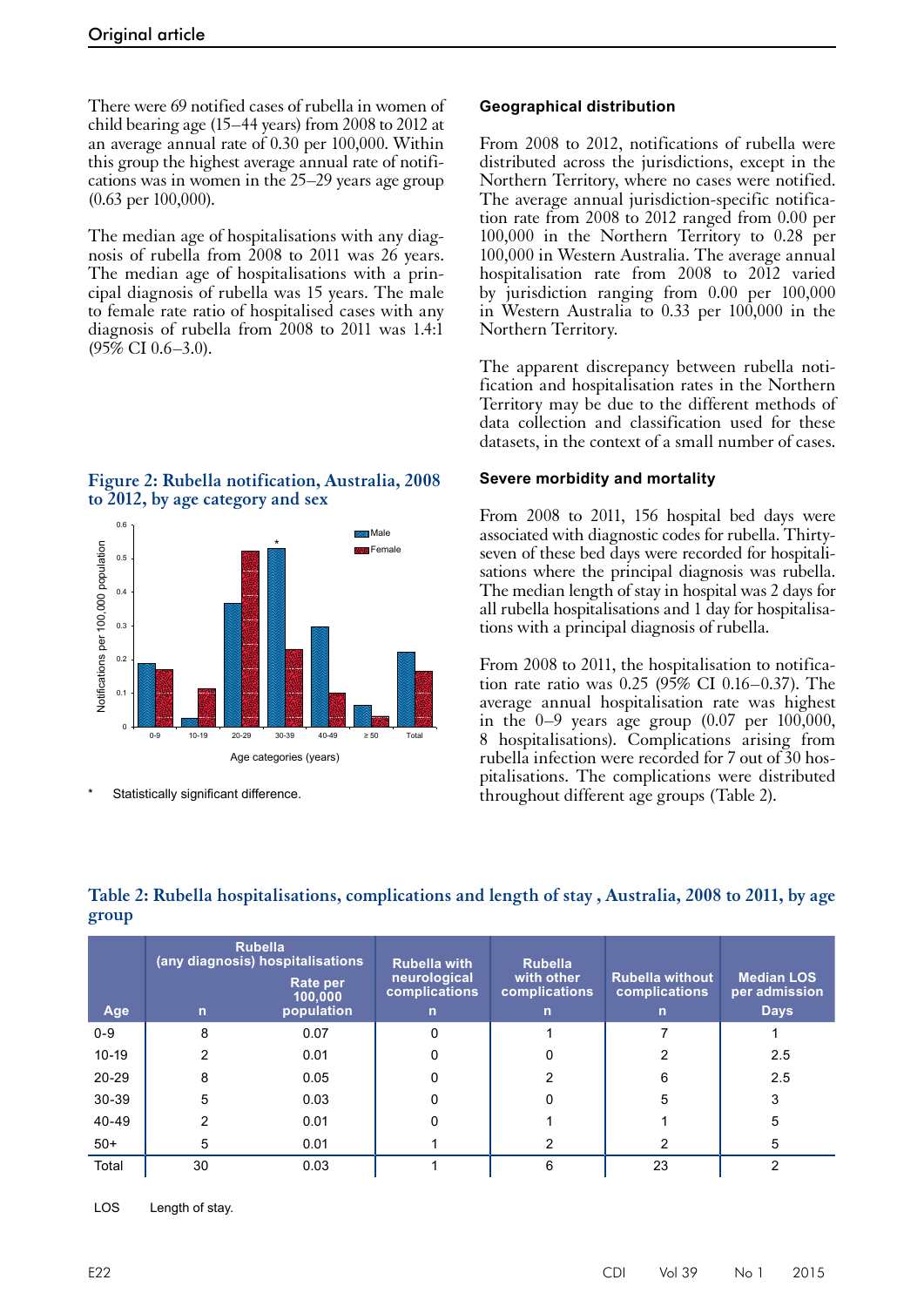# *Deaths*

There were no deaths recorded as due to rubella from 2008 to 2011.

# *Place of acquisition*

Place of acquisition was documented for 143 of 201 rubella notifications (71%) from 2008 to 2012. Of the 201 notifications, 55 (27%) were imported from overseas and 88 (44%) were locally acquired. Countries of acquisition included Vietnam, Indonesia, England, The Philippines, China, Sri Lanka, India, South Africa and Zimbabwe.

# *Indigenous status*

Indigenous status was known for 155 of 201 (77%) rubella notifications from 2008 to 2012. Two (1%) notifications of rubella were recorded as Aboriginal or Torres Strait Islander.

Indigenous status was recorded for 28 of 30 rubella hospitalisations from 2008 to 2011. Two hospitalised cases were recorded as Aboriginal or Torres Strait Islander. Neither of these cases had a principal diagnosis of rubella.

# **Vaccination status**

Vaccination status was recorded for 142 of 201 (71%) notifications between 2008 and 2012. Of these, 51 (36%) were recorded as unvaccinated, <sup>16</sup> (11%) as fully vaccinated, 7 (5%) as partially vac- cinated, 2 (1%) as 'not applicable', and 66 (46%) as having unknown vaccination status. Completeness of vaccination status by state or territory dur- ing the 2008–2012 period ranged from all 34 of Queensland notifications to 7 of 64 New South Wales notifications. Data completeness for this field at the national level was above 70% in each year over this period.

### **Laboratory diagnosis method**

The laboratory diagnosis method was recorded for 188 of 201 (93%) notifications between 2008 and 2012. Of these 169 (89%) were diagnosed by serology only, 17 (9%) by both nucleic acid testing and serology, and 1 (1%) by both culture and serology.

# **Congenital rubella syndrome**

There was 1 notification of CRS between 2008 and 2012: a male aged less than 1 year of age notified in 2012 from the Northern Territory. The place of acquisition was recorded as Indonesia.

There was 1 hospitalisation with a principal diagnosis of CRS between 2008 and 2011, in a 1-monthold male in Victoria hospitalised for 2 days.

There were 72 hospitalisations with a secondary or other diagnosis of CRS from 2008 to 2011 contributing to a total of 608 bed days. The median length of stay was 4.5 days with a range from 1 day to 57 days. The median age at separation was 41 years, with a range of 0 to 71 years (the youngest case being a readmission of the 2008 case noted above, with the next youngest being 2 years of age).

# **Discussion**

Between 2008 and 2012, rubella remained well controlled in Australia with an average annual notification rate of 0.18 per 100,000. The annual rubella notification rate has remained below 0.3 per 100,000 since 2003, following a marked decline in the late 1990s and early 2000s. This is well below the goal for rubella control of 1 per 100,000 endorsed by the Western Pacific Regional Office of the World Health Organization (WHO).<sup>13</sup>

The median age of rubella notifications in Australia between 2008 and 2012 was 29 years, compared with a median age of 27 years between 2005 and 2007 and 25 years between 2003 and 2005.10,11 This trend of increasing age of notifications likely reflects the declining rates of rubella in children since routine MMR immunisation in infants was implemented.

The rate ratio of male to female rubella notifica- tions during the 2008–2012 period overall was 1.3:1 (95% CI 1.0–1.8). However, this conceals differences between age categories. The male notification rate was significantly higher than the female notification rate in the 30–39 years age group (RR=2.3, 95% CI 1.3–4.2). Men within this age group were not vaccinated in school based immuni- sation programs and are also likely to have had less opportunity to acquire natural immunity because of declining wild-type virus circulation due to the immunisation programs targeted at their female peers. This susceptible male population has been demonstrated in national serosurveillance data showing significant differences in seropositivity between males and females aged 25 to 40 years in 2007. The difference in seropositivity (female minus male) was statistically significant  $(P < 0.001)$  in the 25–29 years age group, the 30–34 years age group and the 35–39 years age group. The differences ranged from  $8.7\%$  –15.8%.<sup>14</sup> An over-representation of men in these age groups has also been described in recent outbreaks in Poland, Romania and Japan, which also had selective schoolgirl vaccination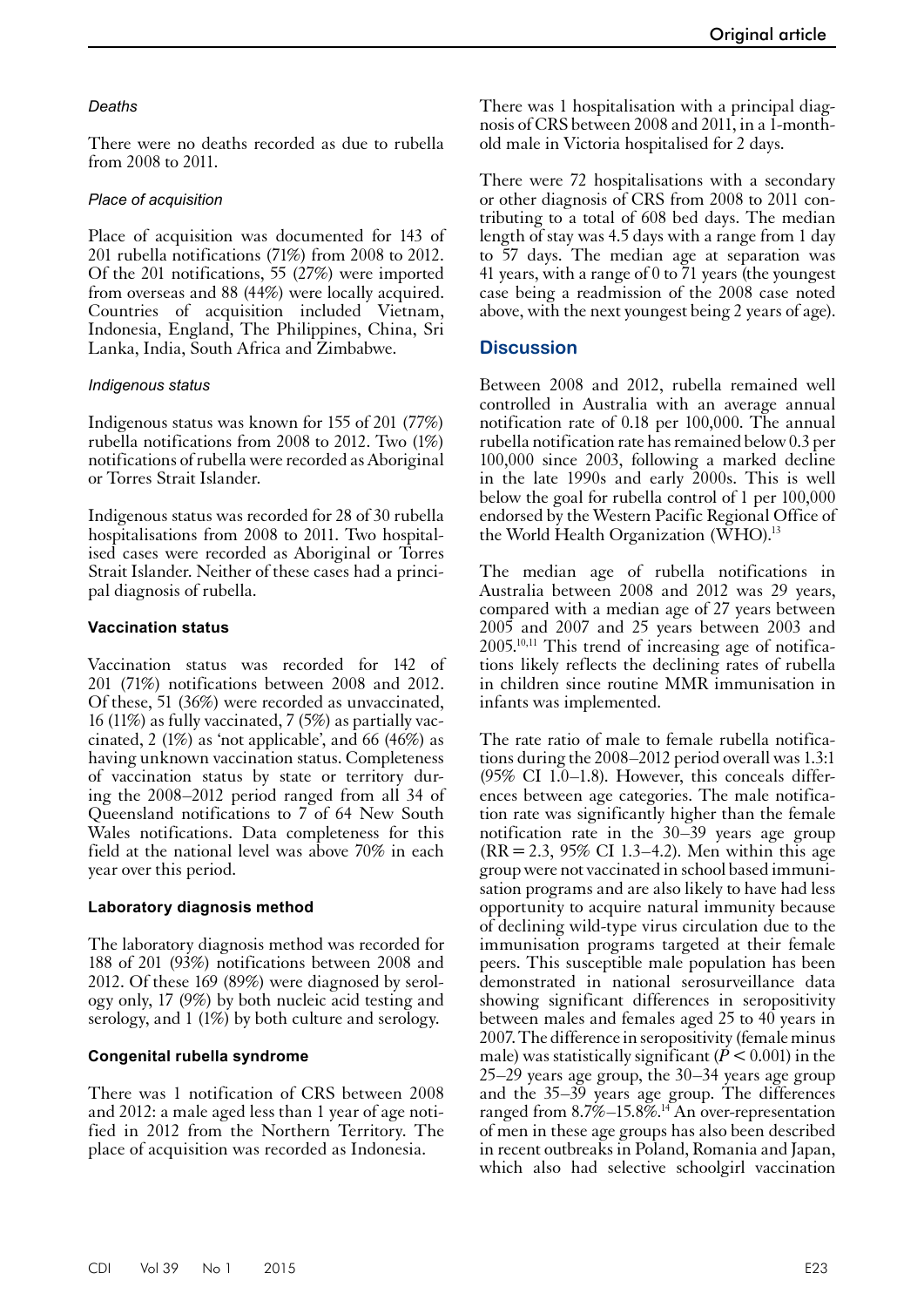policies.15–17 Other under-vaccinated groups in Australia at risk of rubella include migrant and refugee populations.18–20

The average annual rubella notification rate in women of child-bearing age (15–44 years) during the 2008–2012 period was low—0.3 per 100,000 similar to that during the  $2003-2007$  period.<sup>11,10</sup> Rubella screening in pregnancy, a part of routine antenatal practice in Australia, is recommended to identify women who are non-immune, so that they can be vaccinated prior to future pregnancies.21 Serological studies in pregnant Australian women report seropositivity of over 90%, but lower rates have been observed in women born in Asia, nulliparous women, women over 35 years of age and Aboriginal and Torres Strait Islander women living in rural areas. $22,23$ 

CRS is now rare in Australia. We identified 2 cases between 2008 and 2012: 1 CRS hospitalisation in 2008 and 1 notified case in 2012. This compares with a total of 9 CRS cases notified in the previous 6 year period, from 2002 to 2007.11 The Australian Paediatric Surveillance Unit, which conducts active surveillance among paediatricians, as opposed to the passive surveillance that occurs via NNDSS, also identified 2 cases of CRS between 2008 and 2012; however both were reported in 2012.<sup>24-28</sup>

The low number of CRS cases documented underlines the success of the Australian rubella vaccination program. The incidence of CRS is estimated to have been 200 cases (1 in 2000 live births) annually between 1968 and 1976.<sup>29</sup> However, the global bur-<br>den of CRS remains high, principally in countries yet to introduce rubella-containing vaccines. It is estimated that 103,068 CRS cases occurred globally in 2010, with the greatest burden in the African and South East Asian WHO regions (40,680 and 47,527 cases, respectively).<sup>30</sup>

Rubella elimination is a recent focus of the WHO. Elimination was announced in the Americas in 2011.31 The European region has a revised target of elimination by 2015.31 The Western Pacific Region, of which Australia is a member state, has endorsed a regional accelerated rubella control and CRS prevention goal to decrease rubella incidence to less than 10 cases per million population and CRS incidence to less than 10 cases per million live births by 2015 and has recently proposed a regional goal of rubella elimination, with the target year to be defined in the near future. $14,32$ 

The lines of evidence required to verify the elimination of rubella have been established by the American and European regions. These include epidemiology suggestive of elimination (low incidence of rubella and CRS, and the shift towards

the predominance of sporadic, imported cases with limited spread) in the presence of quality surveillance; molecular epidemiology documenting interruption of endemic transmission; high levels of population immunity; and a sustainable national immunisation program.<sup>33,34</sup>

It can be argued that Australia meets all of these criteria, with the exception of molecular epidemiology documenting interruption of endemic transmission, due to the limited genotyping currently conducted. Our study shows low incidence of rubella and CRS. The proportion of imported cases increased from 9% to 27% of rubella notifications between 2005 and 2007<sup>11</sup> and 2008 and 2012 in Australia. We identified only 1 published report of a rubella cluster in Australia during the 2008–2012 period.

Immunisation coverage for rubella in Australia is high. In 2012, the percentage of children immunised with their 1st dose of rubella vaccine by 2 years of age and their 2nd dose by 5 years of age was 93.9% and 91.6% respectively.<sup>35</sup> Serosurveys confirm high levels of population immunity.35 A study using Australian rubella notification, vaccine coverage, and serosurvey data calculated a reproduction number (R) less than 0.5, well below the epidemic threshold of  $1.14$  A modelling study using multiple data sources, including Australian serosurvey data, estimated a 99% reduction in both rubella and CRS incidence and  $R \leq 0.28$ , consistent with Australia having achieved rubella elimination.<sup>36</sup>

Formal verification of elimination of rubella in Australia will require improvements in surveil-<br>lance for rubella and CRS. Nationally consist-<br>ent follow-up of notifications is needed, with improved data quality on the place of acquisition and outbreak reference fields to demonstrate the source of infection and chains of transmission. The expansion of genotype surveillance will be needed to demonstrate the absence of endemic strains. Wider use of nucleic acid testing or culture will be required to generate specimens suitable for genotyping, given that most rubella notifications are currently diagnosed by serology.

Modelling suggests that rubella control in Australia is much less vulnerable to reductions in vaccine coverage compared with measles, with decreases in coverage of up to  $15\%$  estimated to have mini-<br>mal impact before  $2060<sub>1</sub><sup>36</sup>$  However, high levels of vaccine coverage still need to be maintained, particularly to protect against the potentially severe consequences of CRS, as sporadic cases of imported rubella will continue to occur as long as rubella continues to circulate in other countries.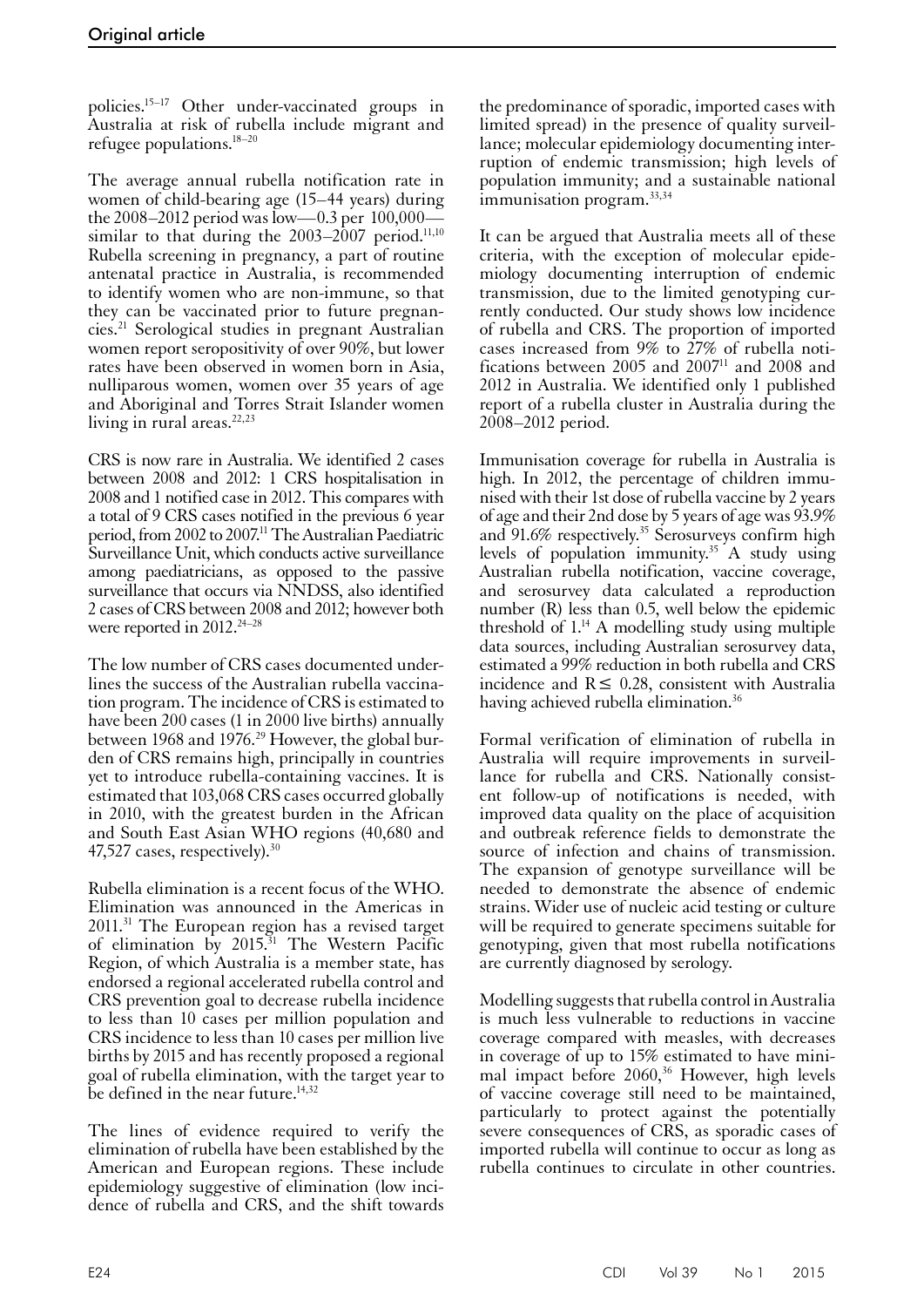As of 2012, 62 of 194 (32%) WHO member states have yet to introduce rubella-containing vaccines in their immunisation schedule.<sup>31</sup>

There are a number of limitations of this study. The true burden of rubella in Australia is likely to be underestimated since up to 50% of rubella is asymptomatic<sup>3</sup> and not all symptomatic cases are diagnosed and notified. The current case definition for CRS in the NNDSS does not include spontaneous abortion and hence is unable to capture the full spectrum of disease due to congenital rubella infection. However, since methods of case ascertainment and definitions have remained constant since 2004, the trends described remain valid. In rubella notification data, completeness was poor for a number of fields including country of acquisition and vaccination status. Where the vaccination status field was complete, it was often recorded as unknown. This may reflect the difficulty in obtaining an accurate vaccination history from adults in the absence of a whole-of-life immunisation register. The discrepancy in CRS cases identified in NNDSS and APSU data may be due to different methods of case ascertainment and case definitions. ICD-10-AM codes used identify cases of rubella and CRS in the National Hospital Morbidity Database were assigned for hospital billing purposes and have not been validated to clinical diagnoses or case definitions, so may be susceptible to misclassification. However, again, methodology has remained consistent over time.

In conclusion, rubella incidence remains low in Australia and CRS is increasingly rare. Formal verification of rubella elimination in Australia will require the expansion of genotype surveillance. Ongoing rubella control requires good surveil- lance, maintenance of high levels of vaccine cov- erage, and support to regional and global efforts towards rubella control or elimination.

# **Acknowledgements**

Thanks to Catherine King for assistance with the literature search, and to Margaret Burgess and Rob Menzies for their useful comments on a late draft of the manuscript.

# **Author details**

Dr Jocelyn Chan,<sup>1,3</sup> Master of Philosophy in Applied Epidemiology Scholar

Dr Aditi Dey,<sup>1,2</sup> Manager, Surveillance

Ms Han Wang,<sup>1</sup> Statistician/Data Manager

Ms Nicolee Martin,4 Assistant Director, Health Protection Policy Branch

- Dr Frank Beard,<sup>1</sup> Staff Specialist, Public Health Physician
- 1. National Centre for Immunisation Research and Surveillance of Vaccine Preventable Diseases (NCIRS), The Children's Hospital at Westmead, New South Wales
- 2. The University of Sydney, Sydney, New South Wales
- 3. Australian National University, Canberra, Australian Capital Territory
- 4. Office of Health Protection, Department of Health, Canberra, Australian Capital Territory

Corresponding author: Dr Jocelyn Chan, National Centre for Immunisation Research and Surveillance of Vaccine Preventable Diseases, Locked Bag 4001, WESTMEAD NSW 2145. Telephone: +61 2 9845 1418. Email: [jocelyn.chan@](mailto:jocelyn.chan@health.nsw.gov.au) [health.nsw.gov.au](mailto:jocelyn.chan@health.nsw.gov.au)

#### **References**

- 1. Rubella vaccines: WHO position paper*. Wkly Epidemiol Rec* 2011;86(29):301–316.
- 2. Heymann D, ed. *Control of Communicable Diseases Manual*. 19th edn. Washington: American Public Health Association; 2008
- 3. Best JM. Rubella. *Sem Fetal and Neonatal Med* 2007;12(3):182–192.
- 4. Banatvala JE, Brown DWG. *Rubella. Lancet* 2004;363(9415):1127–1137.
- National Centre for Immunisation Research and Surveillance. Significant events in measles, mumps and rubella vaccination practice in Australia. 2013. [online]. This document was available from: http://www.ncirs. edu.au/immunisation/history/Measles-mumps-rubellahistory-December-2013.pdf at the time of writing.
- 6. Australian Technical Advisory Group on Immunisation. *The Australian Immunisation Handbook*. Canberra: Australian Government Department of Health and Ageing; 2013.
- 7. Davidkin I, Jokinen S, Broman M, Leinikki P, Peltola H. Persistence of measles, mumps, and rubella antibodies in an MMR-vaccinated cohort: a 20-year follow-up*. J Infect Dis* 2008;197(7):950–956.
- 8. McIntyre P, Gidding H, Gilmour R, Lawrence G, Hull B, Horby P, et al. Vaccine preventable diseases and vaccination coverage in Australia, 1999 to 2000*. Commun Dis Intell* 2002;26(Suppl):S1–S111.
- 9. Brotherton J, McIntyre P, Puech M, Wang H, Gidding H, Hull B, et al. Vaccine preventable diseases and vaccination coverage in Australia 2001 to 2002*. Commun Dis Intell* 2004;28(Suppl 2):S1–S116.
- 10. Brotherton J, Wang H, Schaffer A, Quinn H, Menzies R, Hull B, et al. Vaccine preventable diseases and vaccination coverage in Australia, 2003 to 2005*. Commun Dis Intell* 2007;31(Suppl):S1–S152.
- 11. Chiu C, Dey A, Wang H, Menzies R, Deeks S, Mahajan D, et al. Vaccine preventable diseases in Australia, 2005 to 2007*. Commun Dis Intell* 2010;34(Supp):S1–S167.
- 12. Communicable Diseases Network Australia. Surveillance Case Definitions for the Australian National Notifiable Diseases Surveillance System. 2004. [online]. Available from: <http://www.health.gov.au/casedefinitions>
- 13. Western Pacific Regional Office of the WHO. Rubella and Congenital Rubella Syndrome 2012. Accessed on 15 April 2014. Available from: [http://www.wpro.who.int/](http://www.wpro.who.int/mediacentre/factsheets/fs_20120228/en) [mediacentre/factsheets/fs\\_20120228/en](http://www.wpro.who.int/mediacentre/factsheets/fs_20120228/en)/
- 14. Song N, Gao Z, Wood JG, Hueston L, Gilbert GL, MacIntyre CR, et al. Current epidemiology of rubella and congenital rubella syndrome in Australia: Progress towards elimination*. Vaccine* 2012;30(27):4073–4078.
- 15. Paradowska-Stankiewicz I, Czarkowski MP, Derrough T, Stefanoff P. Ongoing outbreak of rubella among young male adults in Poland: increased risk of congenital rubella infections*. Euro Surveill* 2013;18(21):pii 20485.